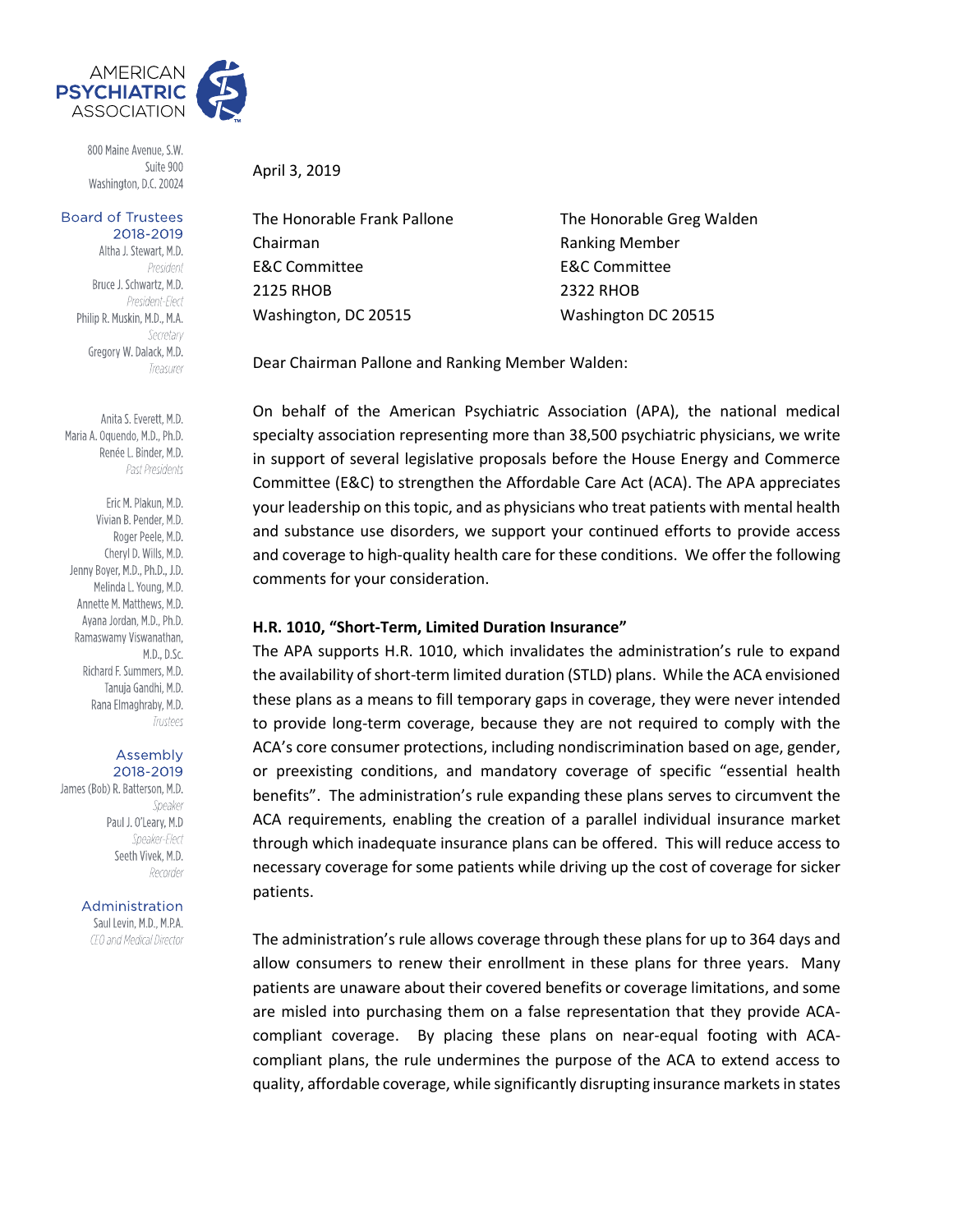across the country and threatening to bring back harmful insurance practices specifically prohibited by the ACA.

The potential harms caused by the rule are very real. According to the Kaiser Family Foundation, prior to the ACA's enactment, 45% of non-group health plans did not cover substance use disorder treatment and 38% did not cover mental health services. With approximately 44 million American adults experiencing a mental illness and over 19 million American adults with a substance use disorder, enabling STLD plans to disregard the ACA's core consumer protections for a prolonged period of time will have a widespread impact; in addition to its high personal toll for patients, a lack of guaranteed coverage for mental health and substance use disorder services will cause patients to forego treatment altogether, leading to higher rates of inpatient hospitalizations, overdoses, and suicides, as well as other downstream costs to various social service systems.

Due to these concerns, last September APA joined six other healthcare organizations in a federal lawsuit to invalidate this rule. Amidst the nation's ongoing opioid crisis and suicide epidemic, we urge you to pass H.R. 1010 to ensure that millions of Americans do not opt into these plans and therefore do not lose access to the year-round full-service coverage currently protected under the ACA.

## **H.R. 986, the "Protecting Americans with Preexisting Conditions Act of 2019"**

APA also supports H.R. 986, which directs the Trump Administration to rescind its guidance to states concerning the ACA's "state innovation waivers" ("Section 1332 waivers"). APA opposed a similar proposal contained in earlier efforts to repeal and replace the ACA, and likewise opposes the administration's rule on these waivers. Section 1332 was created to provide states the flexibility to experiment with strategiesto advance the ACA's goals of increasing health coverage and/or lowering costs without jeopardizing consumer protections and coverage required by the law.

The expanded waiver authority released by the administration lowers the standard by which these waivers are approved, including the coverage standards. While the impact of this waiver authority would vary amongst the states, coverage for mental health or substance use disorder services should not be denied simply because they live in a state that obtained a waiver. This legislation represents a vital step to preserving these protections for all patients, regardless of geography.

## **H.R. 1425, the "State Health Care Premium Reduction Act"**

We support H.R. 1425 and reinsurance programs, which are an effective tool to help offset the cost of insuring high-risk individuals and lowering premium prices. While the temporary reinsurance pool created by the ACA ended in 2016, many states have taken the lead on developing reinsurance programs that fulfill the ACA's objectives through Section 1332 waivers and other authorities. For example, Alaska's reinsurance program successfully limited premium hikes to 7%, as opposed to a projected 42% increase had the state not intervened. This bill would create a national fund that would enable states to operate similar reinsurance or out-of-pocket assistance programs, while ensuring that these funds go towards enrollment in plans that must comply with the ACA's consumer protections. We also appreciate that the bill creates a "backstop" for allocation of funding in states that did not proactively apply for funding, so